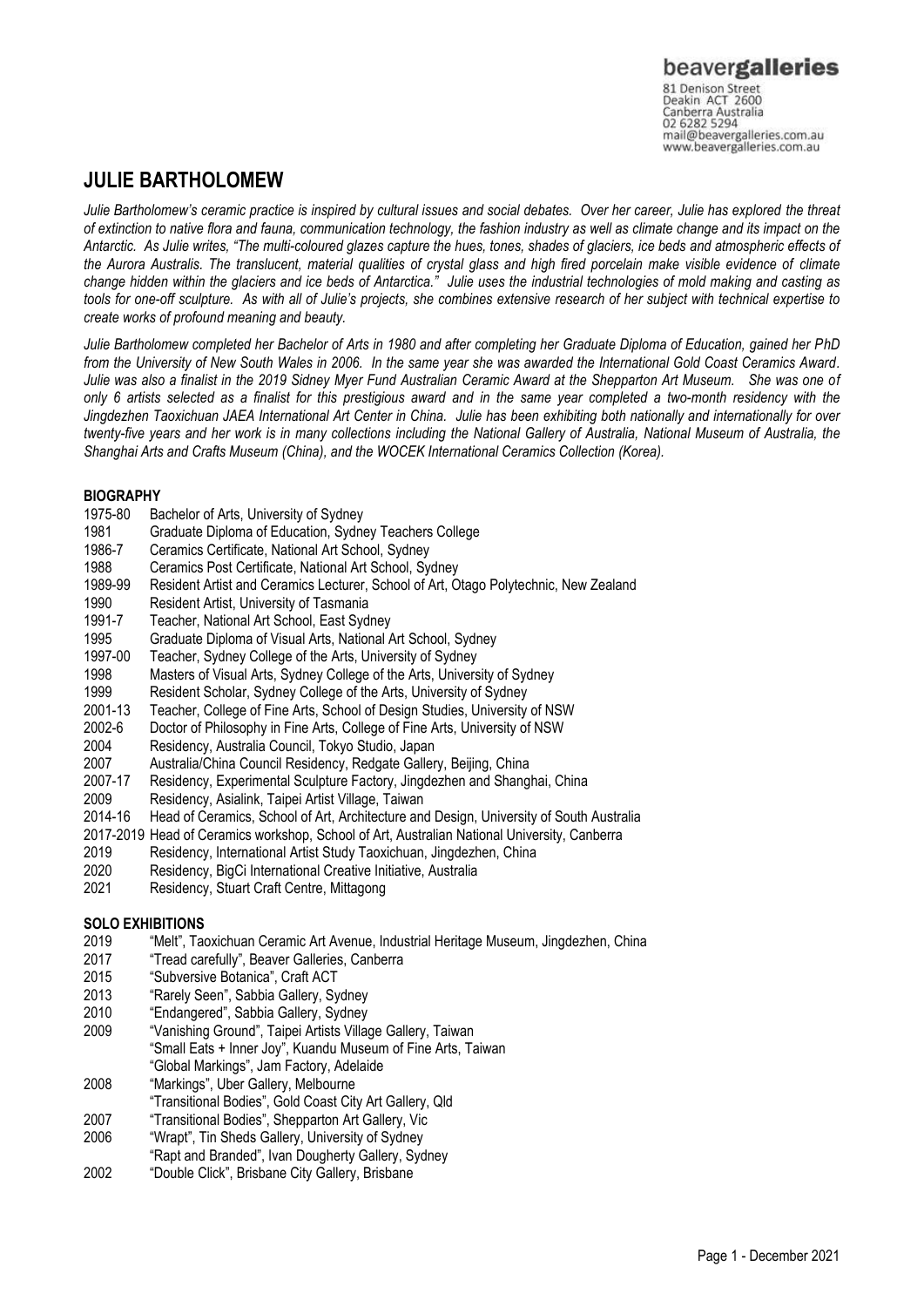81 Denison Street<br>Deakin ACT 2600 Canberra Australia mail@beavergalleries.com.au www.beavergalleries.com.au

- 1999 "Spin", Object Galleries, Customs House, Sydney<br>1998 "Zeros Bodies + Ones". Sydney College of the Arts
- "Zeros Bodies + Ones", Sydney College of the Arts, Sydney
- 1991 "Reclamation", Arthouse, Launceston, Tasmania

# **SELECTED GROUP EXHIBITIONS**<br>2021 **CALL EXAMPLE CONTEMPOTATY CETA**

- 2021 "Built: contemporary ceramics", Beaver Galleries, Canberra
- 2019 "Precious nature" (with Shannon Garson and Fiona Hiscock), Beaver Galleries, Canberra "Shifts in Japanese Materiality", Japan Foundation, Sydney
- "Something Blue", Sabbia Gallery, Sydney
- "small works", Beaver Galleries, Canberra
- 2017 "Ceramics Revived", Liling Ceramics Valley Museum, Hunan, China
- 2016 "Abundance The Australian Landscape in Ceramics", Sabbia Gallery, Sydney Blake Prize, Casula Powerhouse Centre
- "Out of Quarantine", Manly Art Gallery and Museum
- 2015 "small works", Beaver Galleries, Canberra
- "Autograph Masters of Ceramics 2015", Sabbia Gallery, Sydney
- 2014-15 "Made in China: The New Export", Ferrin Contemporary, Miami and New York, USA
- 2014 "Paradise Again: Australian Art from the SAM Collection", Shepparton Art Museum, Vic
- 2013 "Unbound", Macquarie University Gallery, Sydney
- 2012 <sup>""</sup>Vitrify", Jam Factory, Adelaide<br>2011 "Narrative Knot: stories in ceran
- "Narrative Knot: stories in ceramics", Manly Art Gallery and Museum, NSW "In Clay", Hazelhurst, Regional Gallery, NSW "Mirage: Ceramic Experiments with Contemporary Nomads", Shanghai Doland Museum of Modern Art, Shanghai, China
- 2009-12 "Zhongjian: Midway", touring exhibition, China and Australia
- 2009 "Another Silk Road", Ivan Dougherty Gallery, Sydney "Conversations", Sabbia Gallery, Sydney
- 2008 "From Mao to Now", Olympic Park, Sydney
- "Narratives", Sabbia Gallery, Sydney
- "20/10 China China", Shanghai Museum, China
- 2007 "Form without Function", Brenda May Gallery, Sydney<br>2006 "Woollahra Small Sculpture Prize" Woollarha Council
- 2006 "Woollahra Small Sculpture Prize", Woollarha Council, Sydney
- "Greenhorns", Australian Galleries, Sydney
- "Clay STATEments at Verge", 11th National Ceramics Conference, Brisbane
- 2005 "SCart", Ceramic Art Gallery, Sydney
- "Trace", College of Fine Arts Exhibition Space, University of Sydney
- "Hobart City Art Prize", Tasmanian Museum and Gallery, Hobart
- 2004 "Forty Makers and Objects", Object Gallery, Sydney
- 2003 "The Australian and New Zealand Context", Campbelltown Gallery, NSW
- "Intersections, Sydney College of the Arts, Sydney
- 2002 "The Body in Question", College of Fine Arts Exhibition Space, University of New South Wales "Sidney Myer Ceramics Award", Shepparton Gallery, Vic
- 2001 "The 1st World Ceramic Biennale", Korea
- 2000 "Histories in the making", Ivan Dougherty Gallery, Sydney "Sidney Myer Ceramics Award", Shepparton Gallery, Vic
- 1999 "This Way Up", Object Galleries, Customs House, Sydney
- 1998 "Utility?", Sydney College of the Arts Gallery, University of Sydney
- 1997 "Emergent Bodies", Tin Sheds Gallery, University of Sydney, Sydney
- "Hoe Brand", Casula Powerhouse Art Centre, Sydney
- 1996-7 "A Matter of Weight", touring NSW regional galleries
- 1995 "Interlock", Artspace, Sydney
- 1994 "Anxious Objects", Craftspace, Sydney

### **AWARDS / COMMISSIONS**

- 2020 BigCi Anniversay New Resident Award
- 2016 Australia Council for the Arts, New work Established Artist Grant
- NAVA Australian Artist's Grant